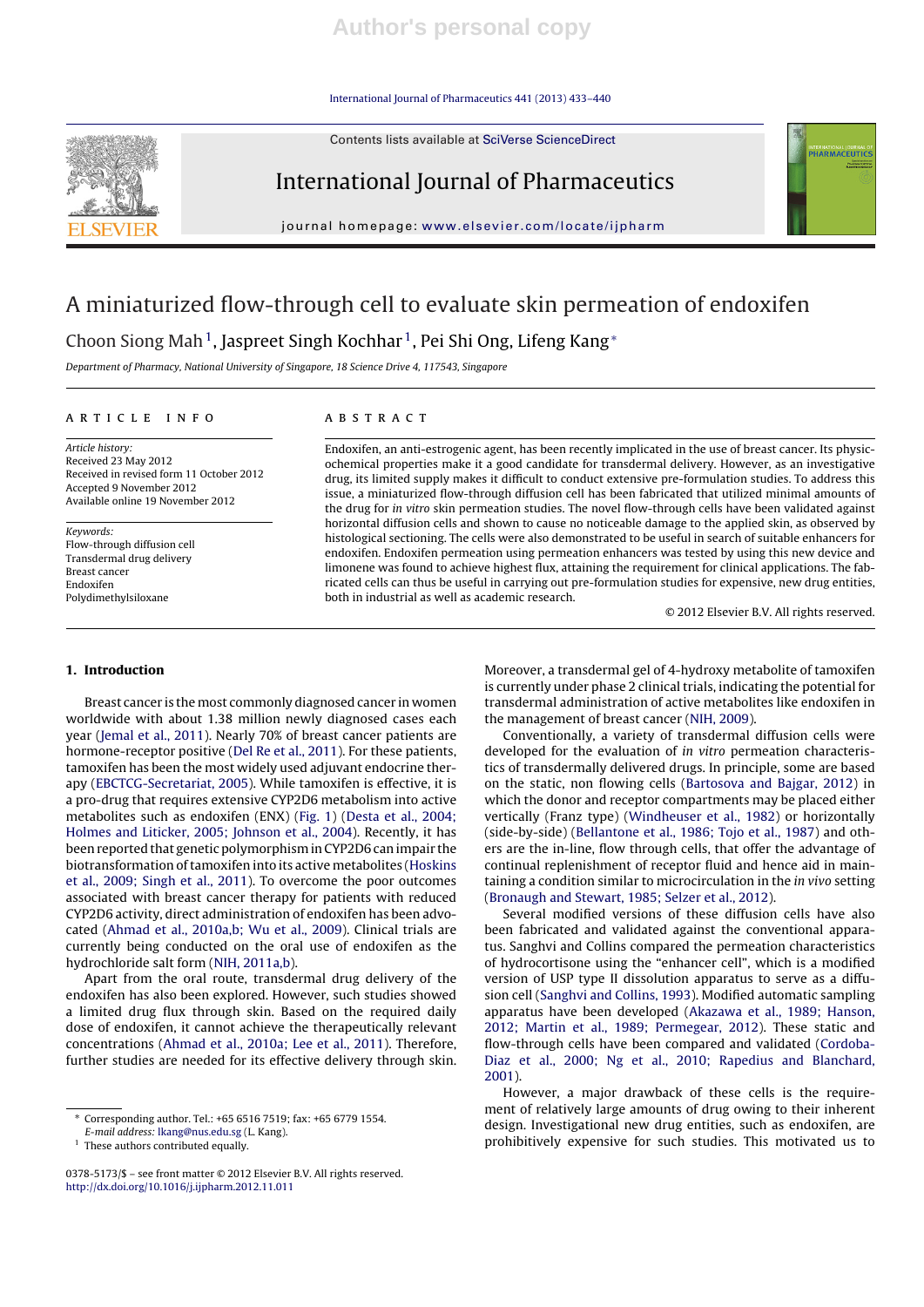434 C.S. Mah et al. / International Journal of Pharmaceutics *441 (2013) 433–440*



Fig. 1. Chemical structures of  $(A)$  mangostin  $(MW = 410.46, log P = 6.64)$ ,  $(B)$ rhodamine B (MW= 479.02,  $log P = 2.43$ ), (C) propylene glycol (MW= 76.09,  $log P = -1.00$ ), (D) endoxifen (MW = 373.49,  $log P = 4.94$ ), (E) limonene (MW = 136.2,  $log P = 4.83$ ), (F) oleic acid (MW= 282.46,  $log P = 7.42$ ) and (G) myristyl lactate  $(MW = 286.45, \log P = 6.08)$ .

develop a miniaturized testing system that utilizes minimum amount of the drug.

Microfluidic platforms which are miniaturized fluid flow systems have recently received significant attention in the drug discovery and development horizon, due to their abilities to reduce the amount of reagents necessary for assays and pre-clinical development (Kang et al., 2008). These microscale systems fabricated with biomaterials such as polydimethylsiloxane (PDMS), may provide a useful model to develop miniaturized flow-through cells. We envisaged a PDMS-based, miniaturized flow-through cell to minimize the consumption of candidate drugs. With the economic environment in pharmaceutical firms becoming more tenuous and pharmaceutical cost containment being the main focus, the need to develop pre-formulation testing systems that utilize minimum amount of the drug is the need of the hour.

In this study, we fabricate a miniaturized flow-through cell for in vitro skin permeation studies. The system was compared and validated against a static, horizontal diffusion cell (HDC) using two model drugs, namely, rhodamine B and  $\alpha$ -mangostin. We also conducted histological sectioning of the skin 24–48 h post-application in both diffusion cells to test for skin damage. Subsequently, the skin permeation of endoxifen was assessed with several skin permeation enhancers (PEs). One of the enhancers was found to be able to deliver enough endoxifen for its clinical applications.

#### **2. Materials and methods**

#### 2.1. Materials

Rhodamine B and sodium azide were obtained from Alfa Aesar, UK. Phosphate buffered saline (PBS)  $(10\times)$  was obtained from Vivantis, Malaysia. Propylene glycol was obtained from Chempure, Singapore. Polydimethylsiloxane (PDMS) (Sylgard 184 Silicone Elastomer Kit) was obtained from Sylgard, USA. Methanol for HPLC was purchased from Tedia, USA. Endoxifen hydrochloride,

(R)-(+)-limonene and oleic acid were obtained from Sigma–Aldrich, USA. Myristyl lactate was a gift from Chemic Laboratories, USA. --mangostin standard was supplied by Dr. Prachya Kongtawelent from Chiang Mai University, Thailand. All PBS solutions used in the permeation experiments contained 0.005% of sodium azide as anti-microbial agent (Sznitowska et al., 2001). Ultrapure water (Millipore, USA) was used in the preparation of aqueous solutions.

#### 2.2. Fabrication of miniaturized flow-through cell (MFtC)

The fabrication process involved two simple PDMS molding steps. Firstly, for fabricating the receptor compartment(16 mm tall, 22 mm wide), a specially designed borosilicate glass mold (16 mm wide) was inserted into a single well of a 12-well plate, (Cellstar, Greiner Bio-One), carrying 0.9 mm poly vinyl chloride tubing, (B. Braun, Germany) bore through its axis. The borosilicate glass sits firmly in a small split created in the tubing. PDMS was then filled into the cavity between the glass mold and the well plate (Fig. 2A) and was subsequently cured at 70 $\degree$ C for 2 h. The glass mold was then removed to create a hollow cavity for donor compartment to sit in.

The donor compartment (13 mm tall, 16 mm wide) was fabricated with a similar process in a single well of a 24-well plate. A 6 mm hollow lumen was first created with a metal mold (Fig. 2B). The mold was placed in the well of the 24-well plate and PDMS was used to fill the space between the external wall of the mold and the 24-well plate and was similarly cured at  $70^{\circ}$ C for 2 h. The metal mold was removed to create a hollow cavity, to serve as the donor liquid compartment. As part of the property of MFtC, donor compartment was designed to hold up to 283 µl of drug solution with an area of 0.283  $\text{cm}^2$ . The assembled donor and receptor compartments are shown in Fig. 2C.

#### 2.3. Assembly and operation of MFtC

MFtC was assembled by connecting the tubing of the fabricated cell to an infusion pump system (Terufusion, UK) at one end and sampling tubes at the other end (Fig. 2D). The fabricated diffusion cell was then placed in a water bath maintained at  $37^{\circ}$ C using a hot plate. Drug solution is placed in donor compartment. Flow rate of the receptor solution through the fabricated diffusion cell was controlled by the infusion pump that delivers the solution from a syringe (Fig. 2D).

#### 2.4. Validation of MFtC against horizontal diffusion cell

To evaluate the performance characteristics of the MFtC, permeation of model compounds (rhodamine B and mangostin) using a horizontal diffusion cell (TK-6H1, Shanghai Kai Kai Technology, China) and MFtC were compared.

Rat abdominal skins were obtained from National University of Singapore Animal Centre and kept at −80 ◦C until use. Prior to permeation studies, the skins were thawed and hair was completely removed with an electrical shaver and hair remover cream (Veet) (Varshney et al., 1999). Subcutaneous fat and connective tissues were also lightly trimmed off. All animal experiments were approved by Institutional Animal Care and Use Committee, National University of Singapore.

Rat abdominal skin of  $2.0 \text{ cm} \times 2.0 \text{ cm}$  was mounted between the donor and receptor compartments of the horizontal diffusion cell, with stratum corneum side facing the donor compartment. The effective diffusion area was  $1.13 \text{ cm}^2$ . Each donor cell contained 4.5 ml of each model compound in propylene glycol (PG) and the receptor cell contained the same volume of PBS. Mangostin was used at a concentration of 2.3 mg/ml and rhodamine B at concentrations of 1 mg/ml and 5 mg/ml. Both compartments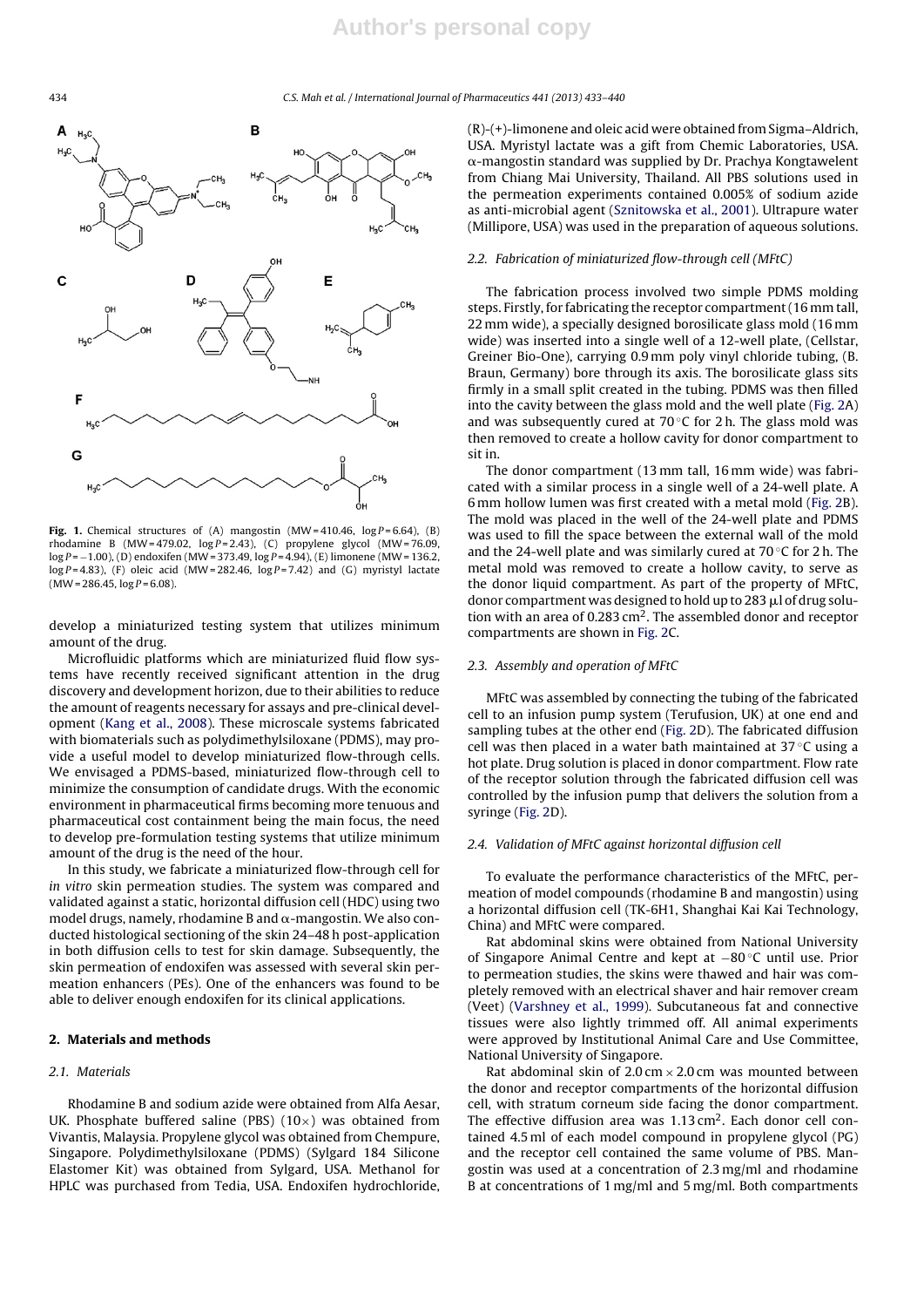C.S. Mah et al. / International Journal of Pharmaceutics *441 (2013) 433–440* 435



**Fig. 2.** Schematic diagram of fabrication process of (A) donor compartment and (B) receptor compartment. (C) Full assembly of fabricated diffusion cell. (D) Schematic diagram of full assembly of miniaturized flow-through cell (MFtC).

were thermostated at 37 °C by means of a surrounding temperature controlled water jacket. In order to minimize evaporation, all cell openings were occluded with parafilm. The fluids in both compartments were maintained in a stirred state by a Teflon coated magnetic stirrer at a speed of  $250 \pm 1.25$  rpm. Samples (1 ml) were withdrawn from the receptor compartment for analysis at specific time intervals. Upon each sample withdrawal, the receptor compartment was immediately replaced by equal volume of fresh solution. The experiments were performed in triplicates or more.

Similar conditions were used in the MFtC setup. Rat abdominal skin of 1.0 cm  $\times$  1.0 cm was mounted between the donor compartment and the receptor compartment with the stratum corneum side facing the donor compartment of this apparatus. High vacuum

grease (Dow Corning, USA) was applied to the donor compartment on unexposed stratum corneum side, in contact with receptor compartment, to minimize leakage from the donor compartment. Application of grease prevented the leakage of donor solution, even at the end of 48 h study, which could be observed when no grease was applied (SI 1). The effective diffusion area was  $0.283 \text{ cm}^2$ .  $70 \mu$ l of the donor solution was added into the donor compartment. Degassed PBS solution constituted the receptor fluid. Flow rate of each diffusion cell was controlled by an infusion pump at 0.20 ml/h. MFtC were placed in a water bath maintained at 37 °C using a hot plate. In order to minimize evaporation, the donor compartment and sampling microfuge tubes were occluded with parafilm. The sampling tubes were collected at specific time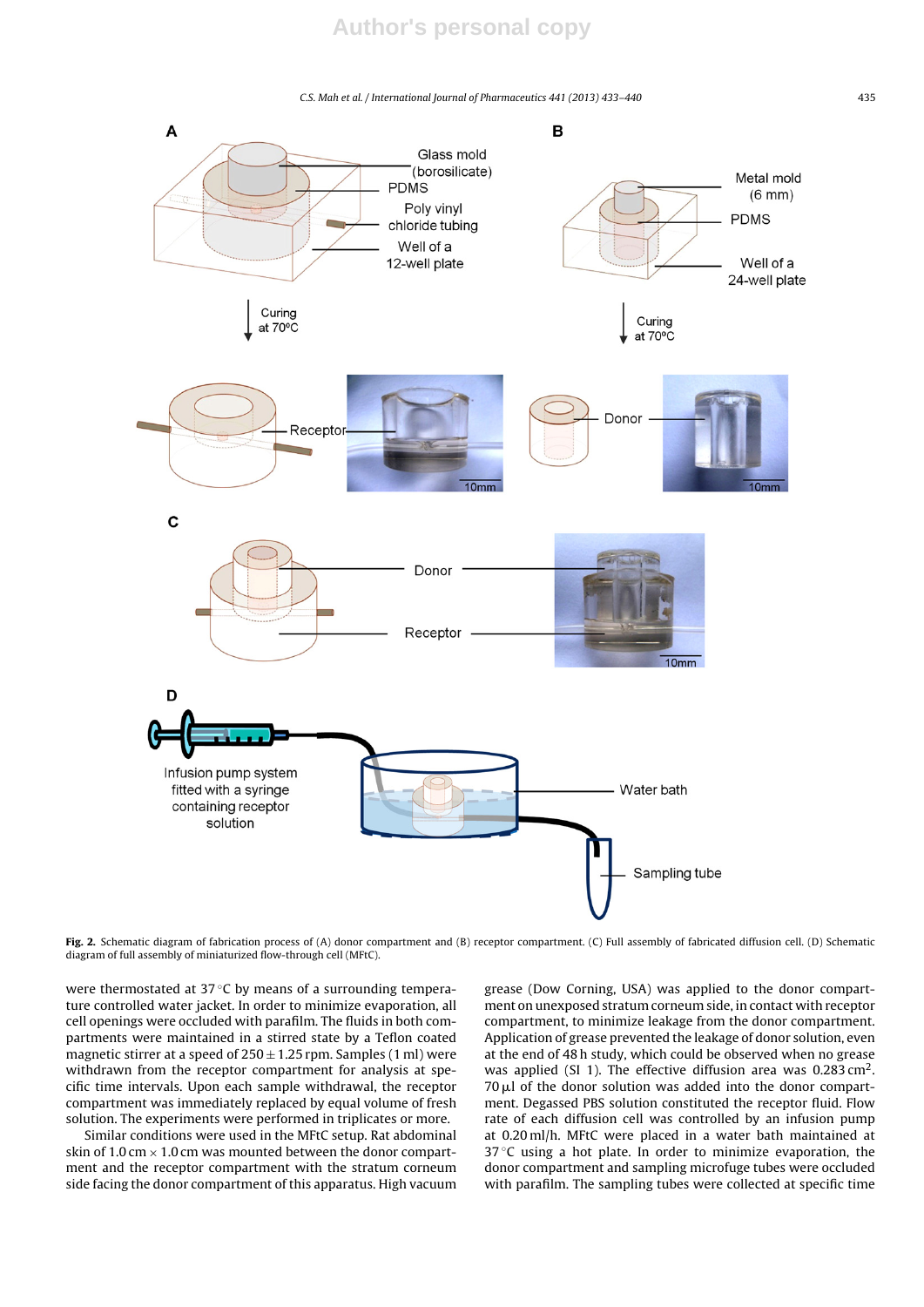intervals and replaced by empty tubes for subsequent collections. The experiments were performed in triplicates or more.

Skin samples from the same rat were used for comparisons between the horizontal diffusion cell and MFtC setups to minimise inter-animal variability. All experiments were performed at least three times. The samples were collected at the same time intervals and stored at 4 ◦C until analysis. During analysis, samples were first centrifuged at 13,000 rpm (Sorvall Biofuge Pico, UK) for 5 min. The supernatant was obtained and analyzed according to their respective assay methods as reported below.

Concentration of rhodamine B was determined by fluorescence spectroscopy with a microplate reader (Tecan, Switzerland) (Park et al., 2005; Tokumoto et al., 2005) at an excitation wavelength ( $\lambda_{\rm ex}$ )=554 nm and an emission wavelength ( $\lambda_{\rm em}$ )=586 nm at ambient temperature. All samples were protected from light to prevent possible light quenching of fluorescence during the assay (Lakowicz et al., 1994).

Mangostin concentration was determined with a reversed phase HPLC (Hitachi, Japan) using a  $C_{18}$  column (5  $\mu$ m, 4.6 mm × 250 mm; ODS Hypersil, Thermo Scientific) maintained at ambient temperature. The mobile phase comprised of methanol and ultrapure water (90:10, v/v) delivered at a flow rate of 1 ml/min. The UV detector (L-2400, Hitachi, Japan) was operated at a  $\lambda$  = 320 nm. Under these conditions, the mangostin peak appeared at a retention time of 6.8 min.

Comparison of change in skin's properties when applied on a diffusion cell for a particular period of time was done by histological examination of the skin applied to MFtC and horizontal diffusion cell. For this purpose, defatted rat skin was clamped in both the diffusion cells in a manner as described above. PG was applied to the donor side and receptor comprised of PBS. Histological examination of skin applied to both the diffusion cells was carried out at 0, 24 and 48 h post application by cutting the skin longitudinally into 20  $\mu$ m sections using a microcryostat (Leica, Germany). Subsequently the sections were fixed in absolute ethanol and stained with hematoxylin and eosin and imaged using a Nikon AZ100 (Nikon, Japan) microscope.

#### 2.5. Endoxifen fluorescence assay

A fluorescence assay for endoxifen was established whereby endoxifen was converted to highly fluorescent phenanthrene derivatives following exposure to ultraviolet (UV) irradiation (Aranda et al., 2011; Šalamoun et al., 1990). A UV transilluminator (Bio Rad, USA) at a  $\lambda$  = 302 nm and an intensity of 866  $\mu$ W/cm $^2$ was used for the conversion of endoxifen to its phenanthrene derivatives. The fluorescence emitted from the phenanthrene derivatives of endoxifen after various durations of UV exposure was determined with a microplate reader at a  $\lambda_{\rm ex}$ =260 nm and a  $\lambda_{\rm em}$  = 380 nm. Fluorescence measurements from non-UV exposed samples served as a control. The optimum duration of UV irradiation was determined with  $10 \mu g/ml$  solution of endoxifen. For all subsequent experiments, this duration of UV irradiation was fixed at the optimal time.

The linearity and sensitivity of the assay were determined by spiking endoxifen in PBS at eleven concentrations  $(0.78-25.00 \,\mu g/ml)$ . The fluorescence, obtained post UV irradiation, was plotted against endoxifen concentrations. Linear regression was performed to obtain the slope and intercept. The limit of detection (LOD) and limit of quantification (LOQ) were set as three and ten times the standard deviation of the blank respectively (ICH, 1994).

The intra-day accuracy and precision of the assay method were determined by spiking receptor solution collected from a permeation study with PG as the donor solution with four concentrations  $(1.56-12.50 \,\mu g/ml)$  of endoxifen. Aliquots of these samples were

analyzed on three occasions on the same day. Triplicates were prepared for each analysis.

#### 2.6. Endoxifen permeation studies

The validated MFtC mounted with rat abdominal skin was employed to determine the permeation profile of endoxifen. Donor solutions consisting of endoxifen (2 mg/ml) in PG with and without permeation enhancers (PEs) namely limonene, myristyl lactate and oleic acid at 0.5% (w/v) were prepared. All solutions were sonicated for 3 min to ensure dissolution of endoxifen and PEs (Aranda et al., 2011). Each donor compartment was filled with  $200 \mu l$  of donor solution. Endoxifen was allowed to permeate through the rat abdominal skin over 48 h. The experiments were performed in triplicates. Samples of permeated solutions were collected at specific time intervals and stored at −20 ◦C until analysis. The flux at steady state  $(J_{ss})$  and lag time were obtained from the cumulative plots. The effect of the PEs on the flux was evaluated by calculating the enhancement index (EI).

#### 2.7. Statistical analysis

Independent sample t-test (IBM SPSS PASW Statistics 18) was used to compare the permeation parameters obtained from experiments involving horizontal diffusion cell and MFtC. For endoxifen permeation experiments, one-way analysis of variance (ANOVA) with Scheffe post hoc test was used for the comparison of the permeation parameters of endoxifen with or without the different PEs. For all tests,  $p < 0.05$  was considered significant.

#### **3. Results**

#### 3.1. Validation of MFtC against horizontal diffusion cell

For the receptor liquid, an average flow rate of  $0.18 \pm 0.01$  ml/h was measured (SI 2). The choice of low flow rate was selected to achieve adequate drug to be present in the samples for detection and quantification. This is particularly important in the case of low flux. It was reported that flow rate of the receptor solution does not affect the numerical value of the flux of drug but the time to achieve steady state instead (Cordoba-Diaz et al., 2000). Therefore, any small fluctuations in the flow rate would not influence the flux significantly.

The different nature of the two model substances (rhodamine B and mangostin) and varied concentrations were chosen to ensure the reproducibility of permeation parameters in the presence of different test substances. No significant difference in  $J_{ss}$  ( $p > 0.05$ ) was found between the horizontal diffusion cell and the MFtC for the three different donor solutions (Fig. 3 and Table 1). While the design of the MFtC varies significantly from that of the horizontal diffusion cell, the results obtained confirmed that permeation profiles from both the set-ups were comparable, thereby confirming that the MFtC fabricated is a suitable platform for reproducible results for scaled-down permeation studies.

Histological examination of the skin from both diffusion cells revealed that there were no apparent changes in the skin structure over a period of 48 h (Fig. 4). The structure of stratum corneum obliterated minimally, particularly for the first 24 h of the permeation study. However, shrinkage of the skin thickness was observed in both the diffusion set-ups. This may be attributed to the continuous shredding of the skin as it is in contact with the donor and receptor fluids. Also, the excised skin loses its inherent water content, leading to transepidermal water loss and the resultant shrinkage.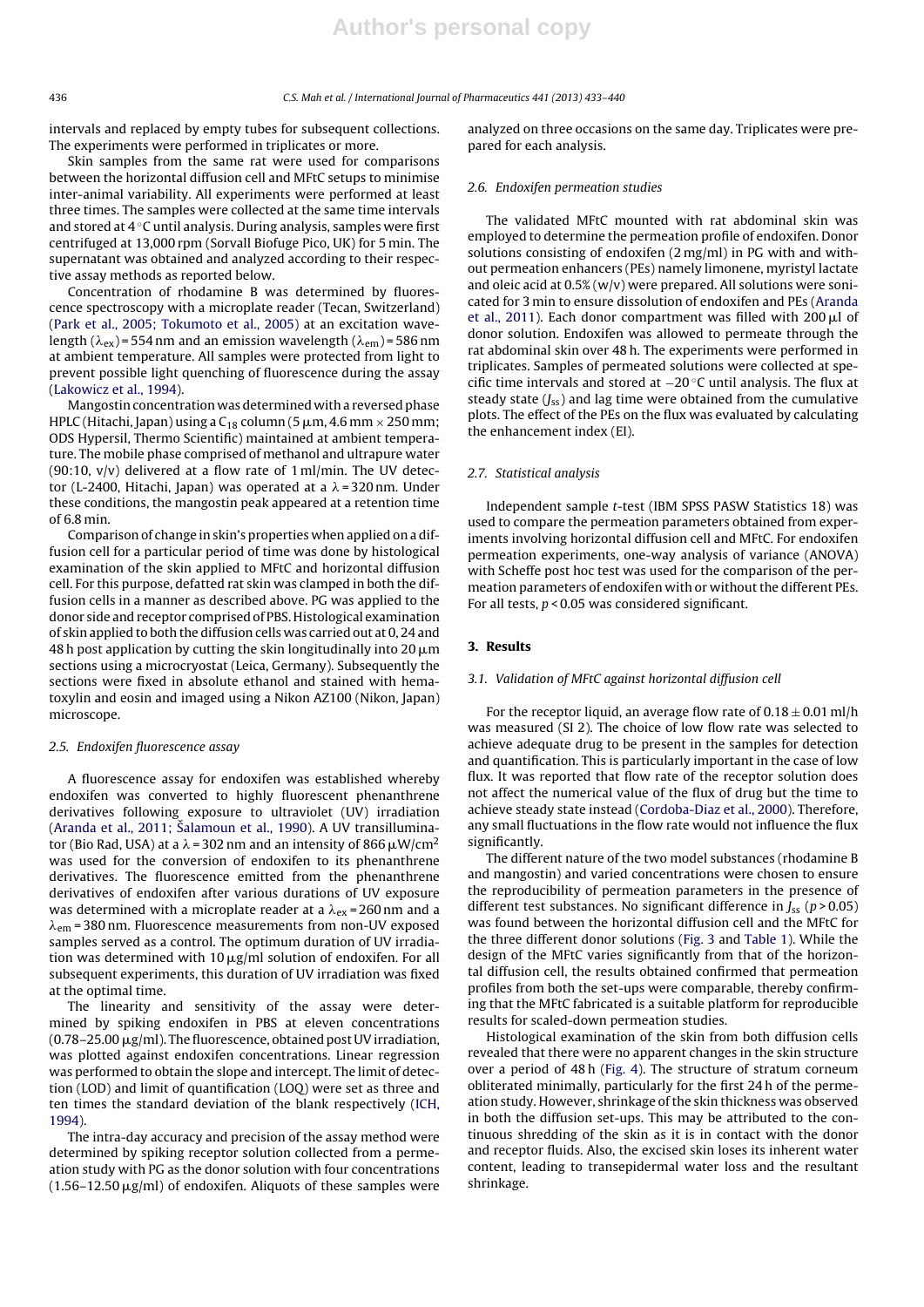C.S. Mah et al. / International Journal of Pharmaceutics *441 (2013) 433–440* 437



Fig. 3. Time course of cumulative amount permeated through rat abdominal skin for rhodamine B at 1 mg/ml, rhodamine B at 5 mg/ml and mangostin at 2.3 mg/ml. Each point represents mean  $\pm$  S.D.

#### **Table 1**

Comparison of lag time and fluxes between HDC and MFtC across rat abdominal skin using rhodamine B at 1 mg/ml, rhodamine B at 5 mg/ml and mangostin at 2.3 mg/ml. N denotes number of replicates. Error bars denote S.D. between replicates. Flux comparisons between the setups showed no statistical difference.

|             | Rhodamine B $(1 \text{ mg/ml})$ |                |                       | Rhodamine B $(5 \,\text{mg/ml})$ |                |                       | Mangostin $(2.3 \,\mathrm{mg/ml})$ |                |                       |
|-------------|---------------------------------|----------------|-----------------------|----------------------------------|----------------|-----------------------|------------------------------------|----------------|-----------------------|
|             | N                               | Lag time $(h)$ | Flux $(\mu g/cm^2/h)$ | N                                | Lag time $(h)$ | Flux $(\mu g/cm^2/h)$ | Ν                                  | Lag time $(h)$ | Flux $(\mu g/cm^2/h)$ |
| HDC         |                                 | $17.7 + 3.47$  | $0.04 \pm 0.03$       | 4                                | $11.4 + 3.31$  | $0.07 \pm 0.01$       |                                    | $7.19 + 0.47$  | $7.06 \pm 1.06$       |
| <b>MFtC</b> |                                 | $22.1 + 4.07$  | $0.05 \pm 0.02$       |                                  | $8.35 + 4.75$  | $0.05 \pm 0.02$       |                                    | $14.5 + 2.71$  | $8.34 \pm 3.40$       |



Fig. 4. Histological images of the skin mounted on MFtC (A) at 0 h, (B) at 24 h, (C) at 48 h, as well as horizontal diffusion cell (D) at 0 h, (E) at 24 h and (F) at 48 h. The images demonstrate no apparent damage to the skin was caused by MFtC and skin exhibited similar properties as compared to horizontal diffusion cells.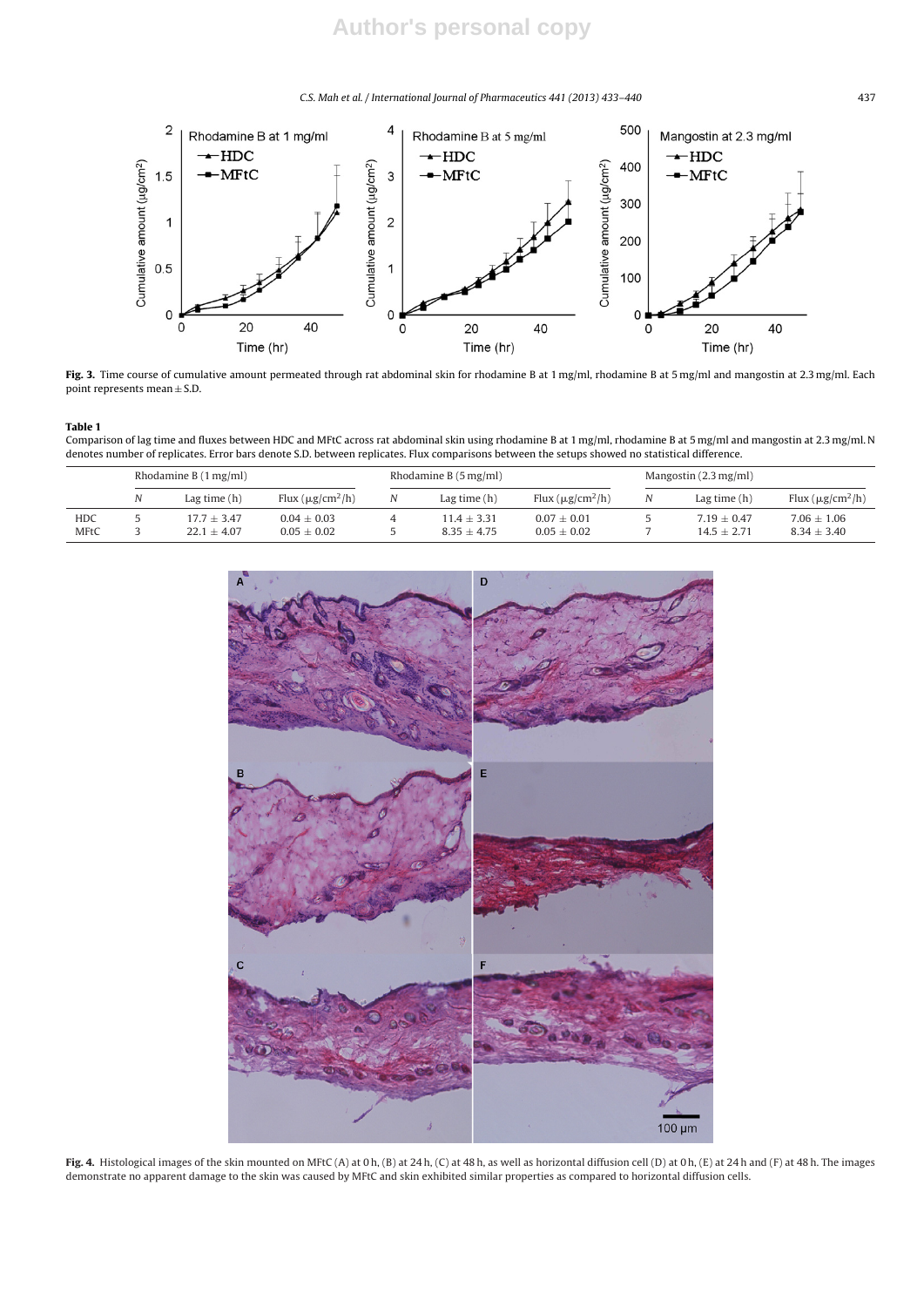#### 438 C.S. Mah et al. / International Journal of Pharmaceutics *441 (2013) 433–440*



Fig. 5. Time course of cumulative ENX permeated through 0.283 cm<sup>2</sup> of rat abdominal skin with or without enhancers using MFtC. ENX donor concentration = 2 mg/ml. Each point represents mean  $\pm$  S.D.

#### 3.2. Endoxifen fluorescence assay

Endoxifen, without irradiation, emits minimal fluorescence. Following UV irradiation, the phenanthrene derivatives of endoxifen emitted fluorescence, which is dependent on the amount of UV exposure (Aranda et al., 2011). The optimum duration of UV irradiation of 15 min, which correspond to maximum fluorescence value, was used for all subsequent experiments (SI 3).

In order to ensure accurate quantification of endoxifen, the linearity and sensitivity of the fluorescence based assay was determined using calibration experiments. The regression curve was obtained and the limits were:

Range:  $0.78-3.13 \mu g/ml$ ,  $A = (510.7 \pm 90.7)$  [endoxifen]- $(422.4 \pm 93.4), r^2 = 0.97$ 

Range:  $3.13-25.00 \,\mu$ g/ml,  $A = (1226.5 \pm 38.8)$  [endoxifen]- $(2663.4 \pm 149.1), r^2 = 0.98.$ 

 $N = 4$ , LOD = 0.31  $\mu$ g/ml, LOQ = 0.78  $\mu$ g/ml, where A is in arbitrary units and the concentration is in  $\mu$ g/ml.

Accuracy and precision were assessed using four concentrations, i.e., 1.56  $\mu$ g/ml, 3.13  $\mu$ g/ml, 6.25  $\mu$ g/ml and 12.50  $\mu$ g/ml. An accuracy of +2.05%, +18.86%, +11.41% and +19.06% with an inter-day CV of 2.99%, 5.21%, 1.68% and 4.82% was respectively observed (SI 4).

#### 3.3. Endoxifen permeation studies

Cumulative permeation plots and permeation parameters of endoxifen in PG with and without PEs are shown in Fig. 5 and Table 2. All PEs significantly increased ( $p$  < 0.05) the endoxifen flux in comparison with the PG alone. Endoxifen in PG with 0.5% w/v oleic acid, myristyl lactate and limonene achieved an EI of 6.26, 8.17 and 9.99 respectively, when compared to endoxifen in PG alone. The highest  $J_{ss}$  was achieved using limonene as a PE, with an EI of about ten times more than PG alone. Lag time of permeation for endoxifen in PG alone was however lower than those achieved with the use of PEs.

#### **Table 2**

Permeation parameters of ENX in various donor solutions. Data was expressed as mean  $\pm$  S.D. PE concentration = 0.5% (w/v). (N = 3). Enhancement index (EI) =  $J_{ss}$  (with enhancer)/*J<sub>ss</sub>* (without enhancer).

| Donor solution           | Lag time $(h)$ | Flux $(\mu g/cm^2/h)$      | EI                       |
|--------------------------|----------------|----------------------------|--------------------------|
| PG alone (control)       | $1.03 + 1.40$  | $0.65 + 0.01$              | $\overline{\phantom{a}}$ |
| PG with oleic acid       | $7.58 + 4.04$  | $4.09 + 1.07$ <sup>*</sup> | 6.26                     |
| PG with myristyl lactate | $7.62 + 2.18$  | $5.33 + 0.13$ <sup>*</sup> | 8.17                     |
| PG with limonene         | $3.75 + 2.37$  | $6.52 + 1.41$ <sup>*</sup> | 999                      |

 $p < 0.05$  compared to control.

**Table 3**

Comparison between MFtC and commercial flow-through cells.

| Mechanical elements | <b>MFtC</b>             | Commercial              |
|---------------------|-------------------------|-------------------------|
| Donor area          | $0.283$ cm <sup>2</sup> | $0.785 \,\mathrm{cm}^2$ |
| Donor volume        | $70 - 200 \mu L$        | $100 - 1000 \,\mu L$    |
| Receptor volume     | $10 \mu L$              | $230 - 855$ µL          |

#### **4. Discussion**

### 4.1. Choice of PDMS for the fabrication of MFtC

PDMS was selected for the fabrication of MFtC because of its advantageous properties. Firstly, the total cost of such a device was reduced substantially, thereby making such a setup readily affordable. The fabrication process is simple and can be easily adapted by individual research labs to customize their diffusion cells as per their specific requirements. A single diffusion cell made of PDMS approximately costs 1 USD (material cost) as compared to commercial equivalent that costs around 440 USD.

Secondly, the rheological properties of PDMS allow shaping of any desired design due to its flowability into any pre-formed mold. Owing to the flexible nature of PDMS, miniaturization of the whole assembly could be made possible. MFtC had significantly lower donor area, donor and receptor volumes as compared to the current flow-through cells (Table 3) (Brand et al., 2003; Cordoba-Diaz et al., 2000; Kang et al., 2007). The low receptor flow rate of 0.20 ml/h is in accordance with the general rule that flow rate should be at least ten times the receptor volume  $(10 \mu l)$  (Bronaugh, 1993).

In addition, the optical clarity of PDMS allows a clear view of the area below the skin. This in turn facilitates the ascertainment of the absence of air bubbles which is especially important as these air bubbles can adversely affect the accuracy of permeation results (COLIPA, 1997). Lastly, PDMS being an inert material, allows for prolonged shelf life of the diffusion cell and making them reusable.

Moreover, it has been reported the adsorption of PDMS is comparable to glass, especially for hydrophilic compounds while it is four times higher than glass for hydrophobic compounds (Li et al., 2009). While most of the compounds used in our study were relatively hydrophobic, we did not observe significant loss of drug due to adsorption. The diffusion cells made of PDMS were made reusable by washing with acetone and isopropanol. If needed, the surface of PDMS may be modified physically or chemically, to reduce the adsorption of hydrophobic drug molecules (Wong and Ho, 2009).

#### 4.2. Validation of MFtC against horizontal diffusion cell

While validating the newly fabricated MFtC against the established permeation equipment, horizontal diffusion cells, we chose to consider two factors, namely, the varied concentrations and the log P of the compounds. First, we chose to validate two different concentrations of rhodamine B to investigate the validity of flux at low and high concentrations of the donor solution. Rhodamine B is a fluorescent molecule, with a suitable  $log P(2.43)$  and molecular weight (479.02) for skin permeation testing. Its pink color aids in easy detection of leakage of the donor solution as shown in SI 1. It was observed that the flux achieved was comparable for both the concentrations between MFtC and the horizontal diffusion cells. Second, we compared the permeation profiles of rhodamine B and mangostin, a molecule similar to rhodamine B, in terms of molecular structures and molecular weights (Fig. 1), but with a higher log P value (6.64) than rhodamine B. log P is an important parameter to consider for skin permeation, as it will affect the partition of the drug inside stratum corneum and viable layers of epidermis.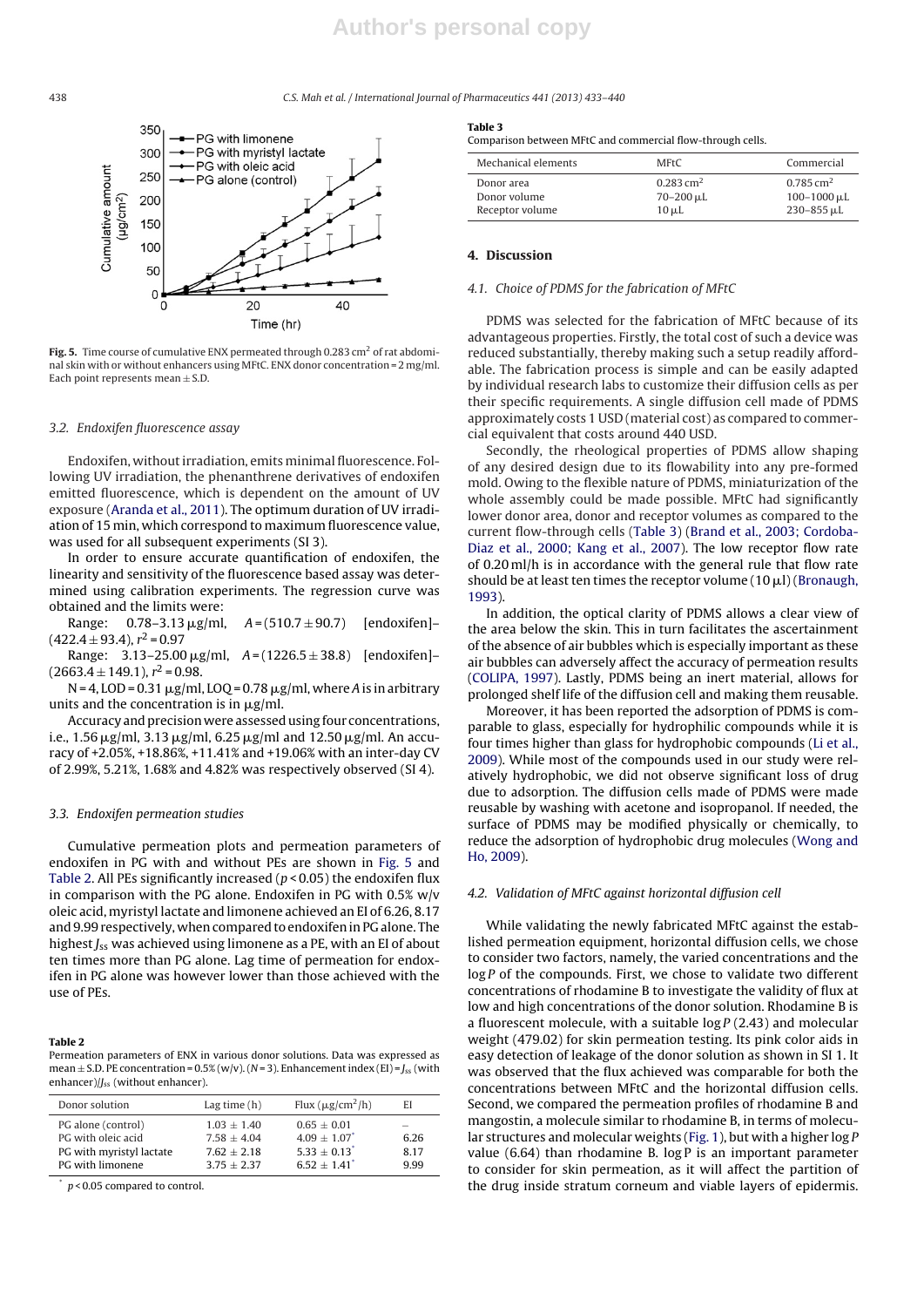It was observed that the permeation parameters of MFtC and the horizontal diffusion cell were in close correlation to each other, signifying the validity of our newly fabricated diffusion cells.

The device was also adaptable for thicker skin samples, such as those from pig cadaver, which closely resemble human skin. Pig skin could be supported on the MFtC set-up, with the application of vacuum grease and no leakage was detected from the donor compartment when a rhodamine B solution in PG was applied (SI 5).

#### 4.3. Endoxifen permeation studies

To achieve a plasma concentration of endoxifen that is comparable to those achieved on administration of an oral daily dose of 2–4 mg (Ahmad et al., 2010a), an ideal flux of 2.0–4.0  $\mu$ g/cm<sup>2</sup>/h, assuming an application area of 40 cm2 would be required from endoxifen transdermal drug delivery system. The reported transdermal endoxifen study was not able to achieve this flux (Lee et al., 2011). In the study, the highest flux reported was  $0.22 \mu$ g/cm<sup>2</sup>/h for endoxifen dissolved in  $60\%$  (v/v) ethanol-phosphate buffer with 0.5% (w/v) oleic acid.

In the search of a suitable vehicle and PEs for endoxifen in transdermal drug delivery system, we used three different permeation enhancers. It has been reported that high skin flux of tamoxifen can be achieved by using limonene as a PE with PG as the vehicle (Zhao and Singh, 2000). Because of the molecular structural similarities between tamoxifen and endoxifen, in our study, endoxifen was incorporated in PG while limonene was selected as one of the PEs. In addition to limonene, oleic acid and myristyl lactate were also selected as PEs in this study.

It was found that oleic acid, myristyl lactate and limonene in PG enhanced the permeation of endoxifen by 6.26, 8.17 and 9.99 folds respectively as compared to PG alone (Table 2). Oleic acid has been reported to increase drug transport by coexisting as pools in the stratum corneum lipids structure (Williams and Barry, 1992). Myristyl lactate may act by disrupting ceramidecholesterol or cholesterol-cholesterol interaction and increase permeation of endoxifen (Brain and Walters, 1993). As myristyl lactate ( $log P = 6.08$ ) has a shorter carbon chain than oleic acid ( $log P = 7.42$ ), the higher flux achieved by myristyl lactate can be explained by lower partitioning of drugs into stratum corneum as compared to oleic acid.

Our results showed that limonene delivered the highest flux among the three PEs tested. Limonene belongs to the class of terpenes which are constituents of essential oils (Kang et al., 2007). Their ability to enhance drug flux could have been attributed to partial extraction of stratum corneum lipids, (Krishnaiah et al., 2002) phase separation within the SC lipid lamellae (Moghimi et al., 1997) and limonene-PG synergy (Barry, 1991).

Besides, our results using oleic acid as a PE in PG has shown significantly better endoxifen delivery with a  $J_{ss}$  of  $4.09 \pm 1.07 \,\mu$ g/cm<sup>2</sup>/h compared with the J<sub>ss</sub> of 0.22  $\mu$ g/cm<sup>2</sup>/h as reported by using ethanol–phosphate buffer as the vehicle (Lee et al., 2011). A plausible explanation for this observation is the different effects of various vehicles on the skin. It has been reported that PG can affect the transdermal permeability by altering thermodynamic activity of drug and/or barrier nature of skin (Panchagnula et al., 2001). Moreover, it is also been known that activity of PEs can be significantly increased when applied in combination with PG (Aungst et al., 1986). Overall, all three PEs chosen in this study were able to achieve higher flux than control. The best one was limonene, which attained a flux of 6.52  $\mu$ g/cm<sup>2</sup>/h through rat skin, which can be translated to 2.17  $\mu$ g/cm<sup>2</sup>/h through human skin (Godin and Touitou, 2007). Therefore, the target flux of  $2-4 \mu$ g/cm<sup>2</sup>/h through human skin can be achieved with this limonene formulation.

#### **5. Conclusion**

We have developed and validated a miniaturized flow-through cell. It utilizes a small amount of donor solution  $(70-200 \,\mu$ l) and membrane (0.283 cm<sup>2</sup>) for skin permeation studies. The device had no damaging effect on the skin as compared to the established models like horizontal diffusion cell. A novel fluorescent spectroscopic method was also developed to quantify endoxifen in a fast and convenient manner. Permeation studies of endoxifen attained the targeted flux. The miniaturized diffusion cell is demonstrated to be useful for investigative drugs with limited supply during the pre-formulation studies.

#### **Appendix A. Supplementary data**

Supplementary data associated with this article can be found, in the online version, at http://dx.doi.org/10.1016/j.ijpharm. 2012.11.011.

#### **References**

- Ahmad, A., Ali, S.M., Ahmad, M.U., et al., 2010a. Orally administered endoxifen is a new therapeutic agent for breast cancer. Breast Cancer Res. Treat. 122, 579–584.
- Ahmad, A., Shahabuddin, S., Sheikh, S., et al., 2010b. Endoxifen, a new cornerstone of breast cancer therapy: demonstration of safety, tolerability, and systemic bioavailability in healthy human subjects. Clin. Pharmacol. Ther. 88, 814–817.
- Akazawa, M., Itoh, T., Masaki, K., et al., 1989. An automated method for continuously monitoring diffusion cells in skin penetration studies. Int. J. Pharm. 50, 53–60.
- Aranda, E.O., Esteve-Romero, J., Rambla-Alegre, M., et al., 2011. Development of a methodology to quantify tamoxifen and endoxifen in breast cancer patients by micellar liquid chromatography and validation according to the ICH guidelines. Talanta 84, 314–318.
- Aungst, B.J., Rogers, N.J., Shefter, E., 1986. Enhancement of naloxone penetration through human skin in vitro using fatty acids, fatty alcohols, surfactants, sulfoxides and amides. Int. J. Pharm. 33, 225–234.
- Barry, B.W., 1991. Lipid–protein-partitioning theory of skin penetration enhancement. J. Control. Release 15, 237–248.
- Bartosova, L., Bajgar, J., 2012. Transdermal drug delivery in vitro using diffusion cells. Curr. Med. Chem. 19, 4662–4670.
- Bellantone, N.H., Rim, S., Francoeur, M.L., et al., 1986. Enhanced percutaneousabsorption via iontophoresis. 1. Evaluation of an in vitro system and transport of model compounds. Int. J. Pharm. 30, 63–72.
- Brain, K.R., Walters, K.A., 1993. Molecular modeling of skin permeation enhancement by chemical agents. In: Walters, K.A., Hadgraft, J. (Eds.), Pharmaceutical Skin Penetration Enhancement. Marcel Dekker, New York, pp. 389–416.
- Brand, R.M., Pike, J., Wilson, R.M., et al., 2003. Sunscreens containing physical UV blockers can increase transdermal absorption of pesticides. Toxicol. Ind. Health 19, 9–16.
- Bronaugh, R.L., 1993. Diffusion cell design. In: Shah, V.P., Maibach, H.I. (Eds.), Topical Drug Bioavailability, Bioequivalence and Penetration. Plenum Press, New York, p. 120.
- Bronaugh, R.L., Stewart, R.F., 1985. Methods for in vitro percutaneous absorption studies IV: the flow-through diffusion cell. J. Pharm. Sci. 74, 64–67.
- COLIPA, 1997. http://www.cosmeticseurope.eu/publications-cosmetics-europeassociation/guidelines.html?view=item&id=26 (accessed 02.04.12).
- Cordoba-Diaz, M., Nova, M., Elorza, B., et al., 2000. Validation protocol of an automated in-line flow-through diffusion equipment for in vitro permeation studies. J. Control. Release 69, 357–367.
- Del Re, M., Michelucci, A., Simi, P., et al., 2011. Pharmacogenetics of anti-estrogen treatment of breast cancer. Cancer Treat. Rev. 38, 442–450. Desta, Z., Ward, B.A., Soukhova, N.V., et al., 2004. Comprehensive evaluation of
- tamoxifen sequential biotransformation by the human cytochrome P450 system in vitro: prominent roles for CYP3A and CYP2D6. J. Pharmacol. Exp. Ther. 310, 1062–1075.
- EBCTCG-Secretariat, 2005. Effects of chemotherapy and hormonal therapy for early breast cancer on recurrence and 15-year survival: an overview of the randomised trials. Lancet 365, 1687–1717.
- Godin, B., Touitou, E., 2007. Transdermal skin delivery: predictions for humans from in vivo, ex vivo and animal models. Adv. Drug Deliv. Rev. 59, 1152–1161.
- Hanson, 2012. http://www.hansonresearch.com/ (accessed 26.06.12).
- Holmes, F.A., Liticker, J.D., 2005. Pharmacogenomics of tamoxifen in a nutshell-and who broke the nutcracker? I. Oncol. Pract. 1, 155-159. Hoskins, J.M., Carey, L.A., McLeod, H.L., 2009. CYP2D6 and tamoxifen, DNA matters
- in breast cancer. Nat. Rev. Cancer 9, 576–586. ICH, 1994. http://www.ich.org/products/guidelines/quality/quality-single/article/
- validation-of-analytical-procedures-text-and-methodology.html (accessed  $20.02.12$
- Jemal, A., Bray, F., Center, M.M., et al., 2011. Global cancer statistics. CA Cancer J. Clin. 61, 69–90.